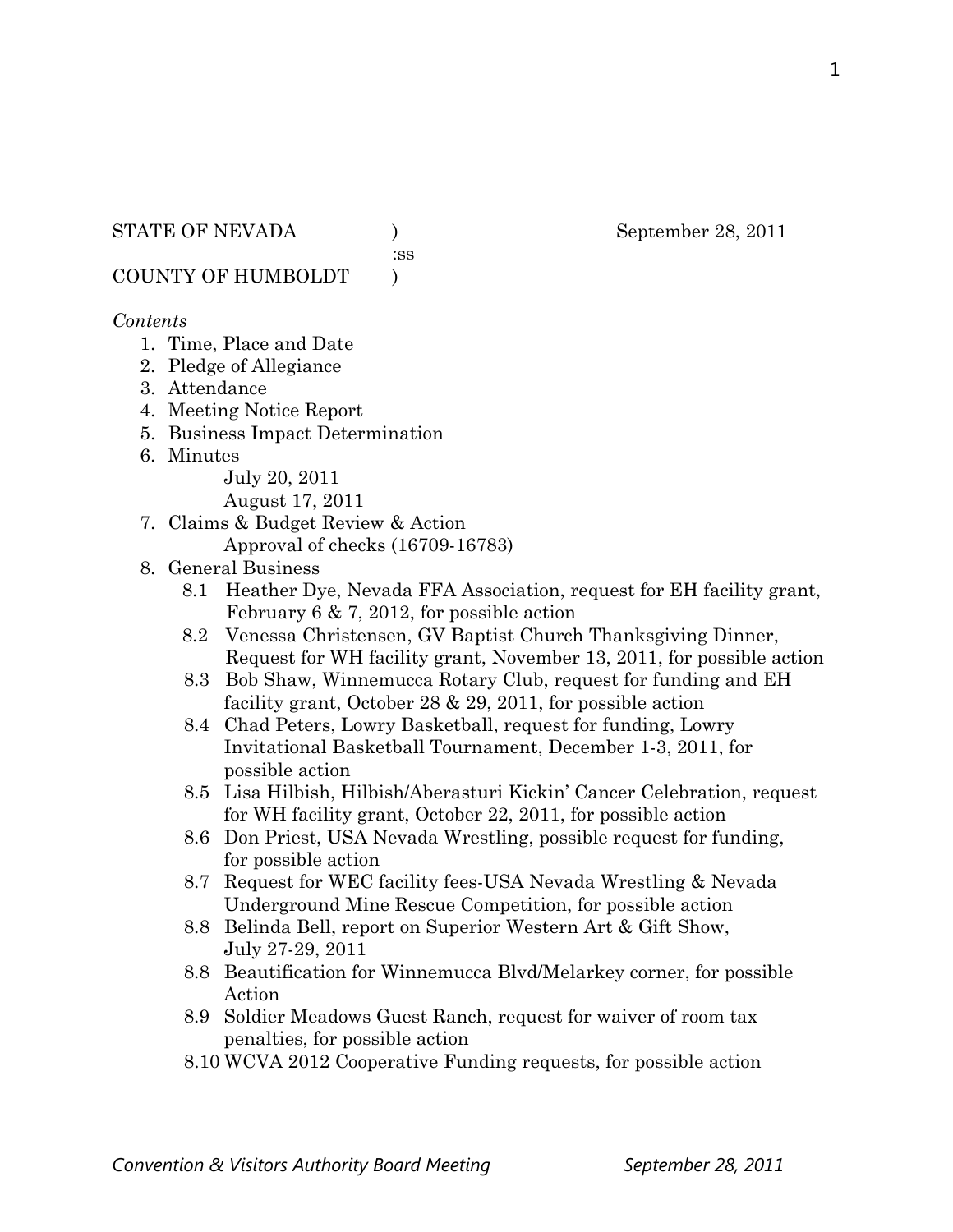- 8.11 Accommodation tax 9-month refund requests, for possible action Crisman (\$616.01), Linton (\$492.90), McMurphy (\$446.61), Steenerson (\$1,091.20), McRae (\$494.20), York (\$383.40), Storm (\$522.60)
- 9. Director's Report
	- 9.1 Financial reports on WCVA events review
	- 9.2 City/County/Law Enforcement policy regarding use of facilities, for possible action
	- 9.3 EH exterior oak replaced with stucco, for possible action
	- 9.4 Silver State International Rodeo, first right of refusal, for possible action
	- 9.5 Funding request, covered stalls at WEC, for possible action
	- 9.6 Proposal for structural engineer, WEC Covered Arena, for possible action
- 10. Board Secretary & Counsel Report
	- 10.1 Discussion of meeting procedures
	- 10.2 East Hall roof bid awards, for possible action
	- 10.3 Parking lot maintenance discussion, for possible action
	- 10.4 East Hall carpet and painting update, for possible action
	- 10.5 Report of delinquencies and possible action on liens, for possible action
- 11. Board Administrator
	- 11.1 August reports
- 12. Other Reports
- 13. Next Meeting Date
- 14. Adjournment

#### **MINUTES, SEPTEMBER 28, 2011**

**1. Time, Place and Date.** The Winnemucca Convention and Visitors Authority met in regular session in full conformity with the law at the Winnemucca Convention Center, West Hall, Winnemucca, Nevada at 4:00 pm on Wednesday, September 28, 2011 with Chairman Terry Boyle presiding.

#### **2. Pledge of Allegiance.**

**3. Attendance.** *Convention and Visitors Authority Board Officials Present:* 

Joyce Sheen City Representative Bill Macdonald Secretary and Counsel

# Terry Boyle Chairman and Hotel Representative Rodd William Stowell Vice Chairman and Business Representative Don Stoker Treasurer and Motel Representative

*Convention and Visitors Authority Board Officials Absent:*  Dan Cassinelli County Representative Kendall Swensen Board Administrator

**Convention & Visitors Authority Board Meeting The September 28, 2011**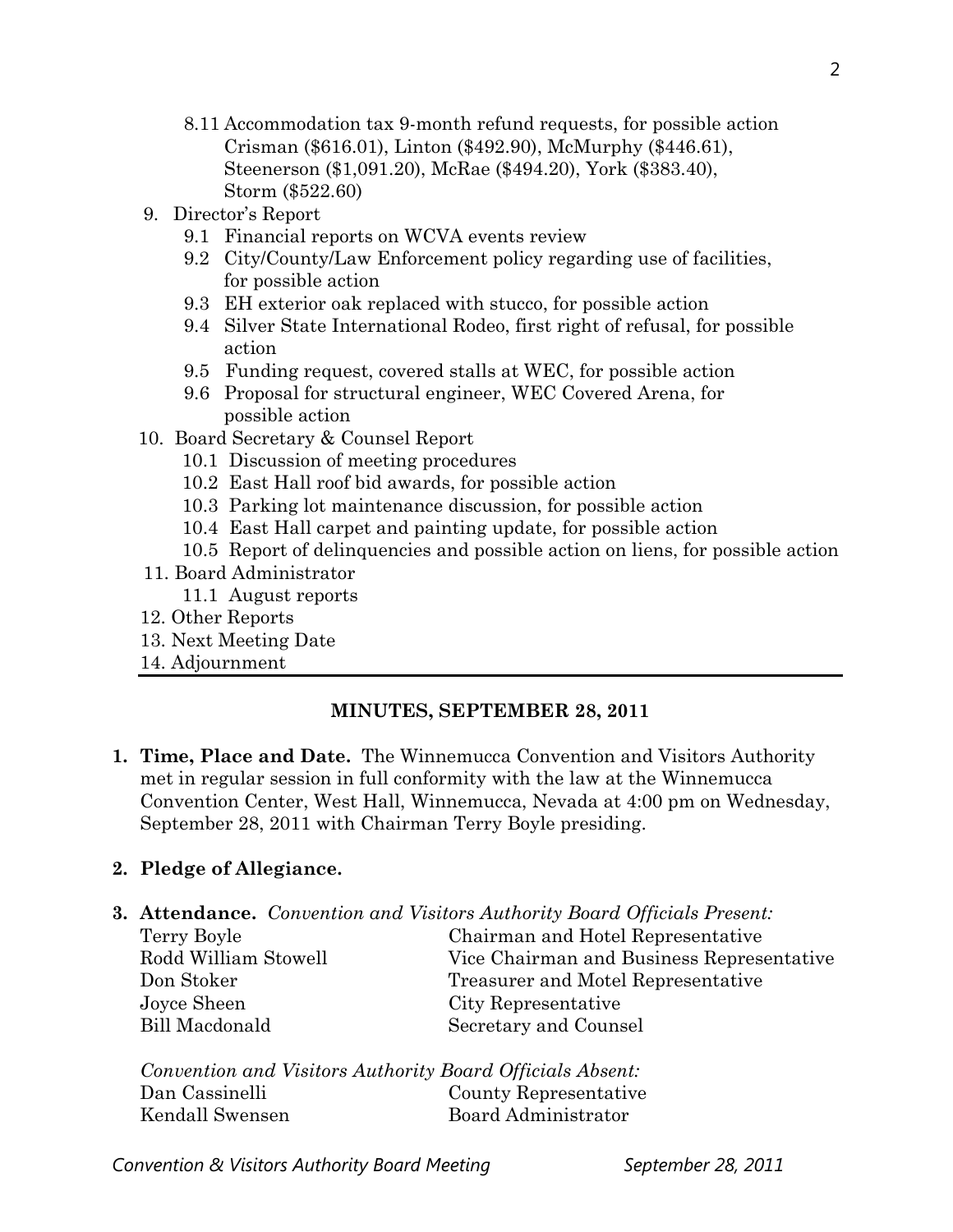*Staff Members Present:*  Kim Petersen Director Shelly Noble Administrative Clerk

*Staff Members Absent:*  None

| <b>Others Present:</b> |                                  |
|------------------------|----------------------------------|
| Marge Walker           | Grass Valley Baptist Church      |
| Don & Shannon Priest   | USA Nevada Wrestling             |
| <b>Bob Shaw</b>        | Winnemucca Rotary Club           |
| Raquel Aberasturi      | Jackson Aberasturi               |
| Lisa Hilbish           | Kylie Hilbish                    |
| Belinda Bell           | Superior Western Art & Gift Show |
| Chad Peters            | Lowry High School Basketball     |

#### **4. Meeting Notice Report.**

Chairman Boyle reported that notice, including meeting agenda, was posted by Shelly Noble by 9:00 am Friday, September 23, 2011 at Humboldt County Library, Court House, Post Office, City Hall and Convention Center West Hall. No persons have requested mailed notice during the past six months.

**5. Business Impact Determination.** After review of the September 28, 2011 agenda, *Don Stoker made a motion that no proposed agenda item is likely to impose a direct and significant economic burden on a business or directly restrict formation, operation, or expansion of a business. The motion carried, 4-0.*

### **6. Minutes.**

Prior meeting minutes of July 20, 2011 and August 17, 2011 were reviewed.

## *Don Stoker made a motion to accept the minutes of the July 20, 2011 meeting. Motion carried, 3-0. Joyce Sheen abstained because she did not attend this meeting.*

Due to absences at tonight's meeting, there was not a quorum present tonight to approve the August 17, 2011 minutes. They will be included in the October agenda items.

**7. Claims.** The following claims were submitted for payment and approved on September 28, 2011:

| <b>BANK ACCOUNT</b> | <b>CHECK NUMBERS</b> | <b>AMOUNT</b> |
|---------------------|----------------------|---------------|
| Nevada State Bank   | 16709-16783          | \$211,986.59  |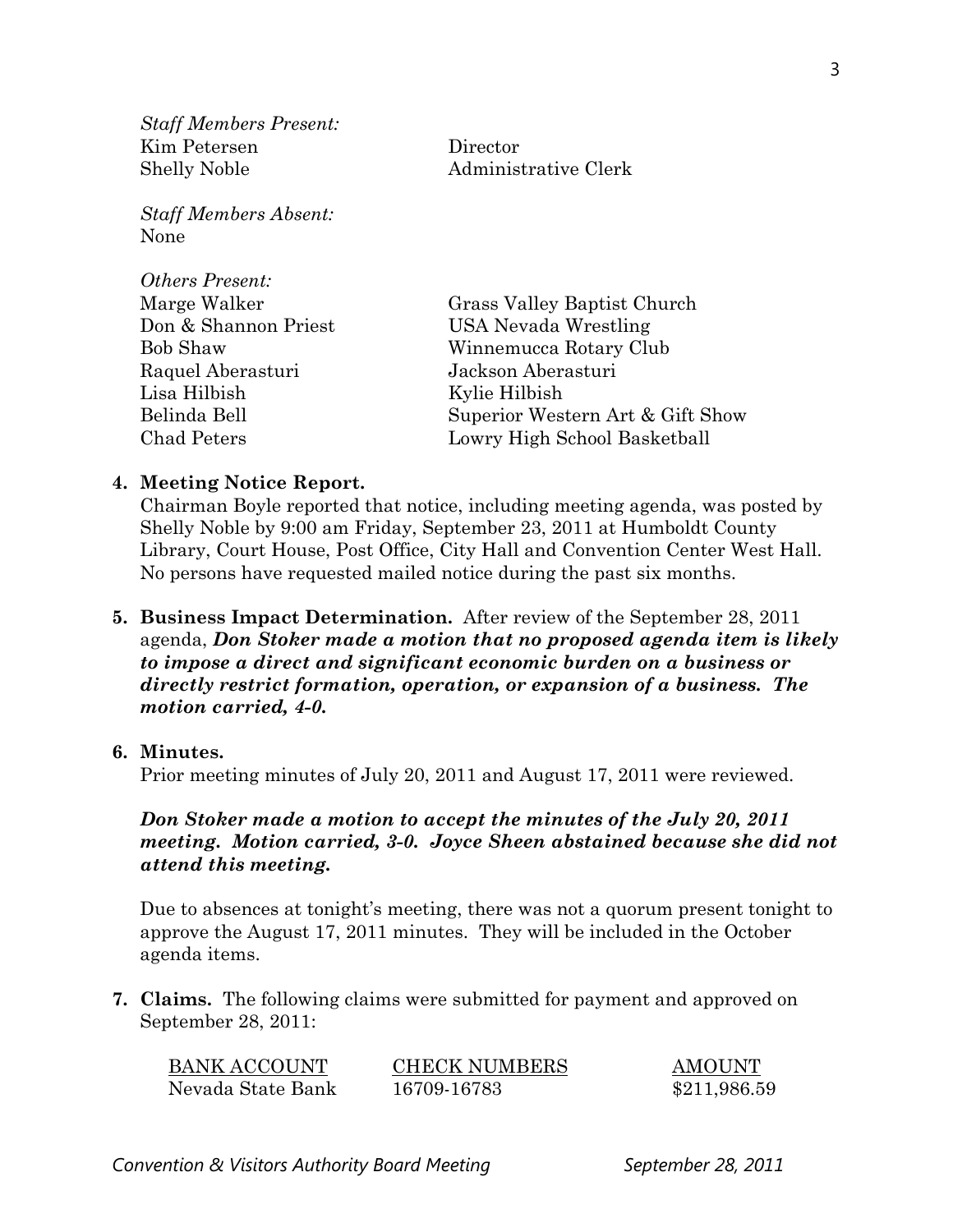*Joyce Sheen made a motion to approve all claims as submitted. The motion carried, 4-0.* 

#### **8. General Business.**

## **8.1 Heather Dye, Nevada FFA (Future Farmers of America) Association, request for EH facility grant, February 6 & 7, 2012, for possible action**

Heather was not able to be here tonight but would like to request the use of the East Hall for the state FFA trainings in February. *Joyce Sheen made a motion approving a facility grant to the Nevada FFA Association in the amount of \$1,090 for the East Hall on February 6 & 7, 2012. This grant is for the Lounge (\$240), Comstock Room (\$500) and Silver State Room (\$350). All other customary Convention Center charges are the responsibility of the Nevada FFA Association. Motion carried, 4-0.* 

#### **8.2 Venessa Christensen, Grass Valley Baptist Church Thanksgiving Dinner, request for WH facility grant as a community event, November 13, 2011, for possible action**

Marge Walker is here tonight for Mrs. Christensen to make this request for the entire West Hall and kitchen on November 13, 2011. This Thanksgiving Dinner is an annual event sponsored by the Grass Valley Baptist Church. It is open to anyone in the community and is free of charge. They expect to serve between 200-250 people. *Don Stoker made a motion approving a facility grant to the Grass Valley Baptist Church Thanksgiving Dinner as a community event in the amount of \$375 (one-half the rental fee for the West Hall and kitchen). Grass Valley Baptist Church is responsible for the remainder of the rental fee and any other customary Convention Center charges. Motion carried, 4-0.* 

# **8.3 Bob Shaw, Winnemucca Rotary Club, request for funding and EH facility grant, October 28 & 29, 2011, for possible action**

For the second year Rotary Club is hosting a Haunted House in the East Hall. This year it will be operating on October 28 & 29. Bob would like to request an EH facility grant for these two dates as well as the two days preceding for set-up. Last year they hosted a dance too but this year they will concentrate on the Haunted House only. Rotary hopes to top last year's attendance of 300 by 100-200 people. Admission will be \$10 for adults and \$6 for children. *Rodd Stowell made a motion approving a facility grant to the Winnemucca Rotary Club in the amount of \$1,800 (Main Floor fee of \$600 for three days) for the Rotary Haunted House. Winnemucca Rotary Club is responsible for any other customary Convention Center charges. Motion carried, 4-0.*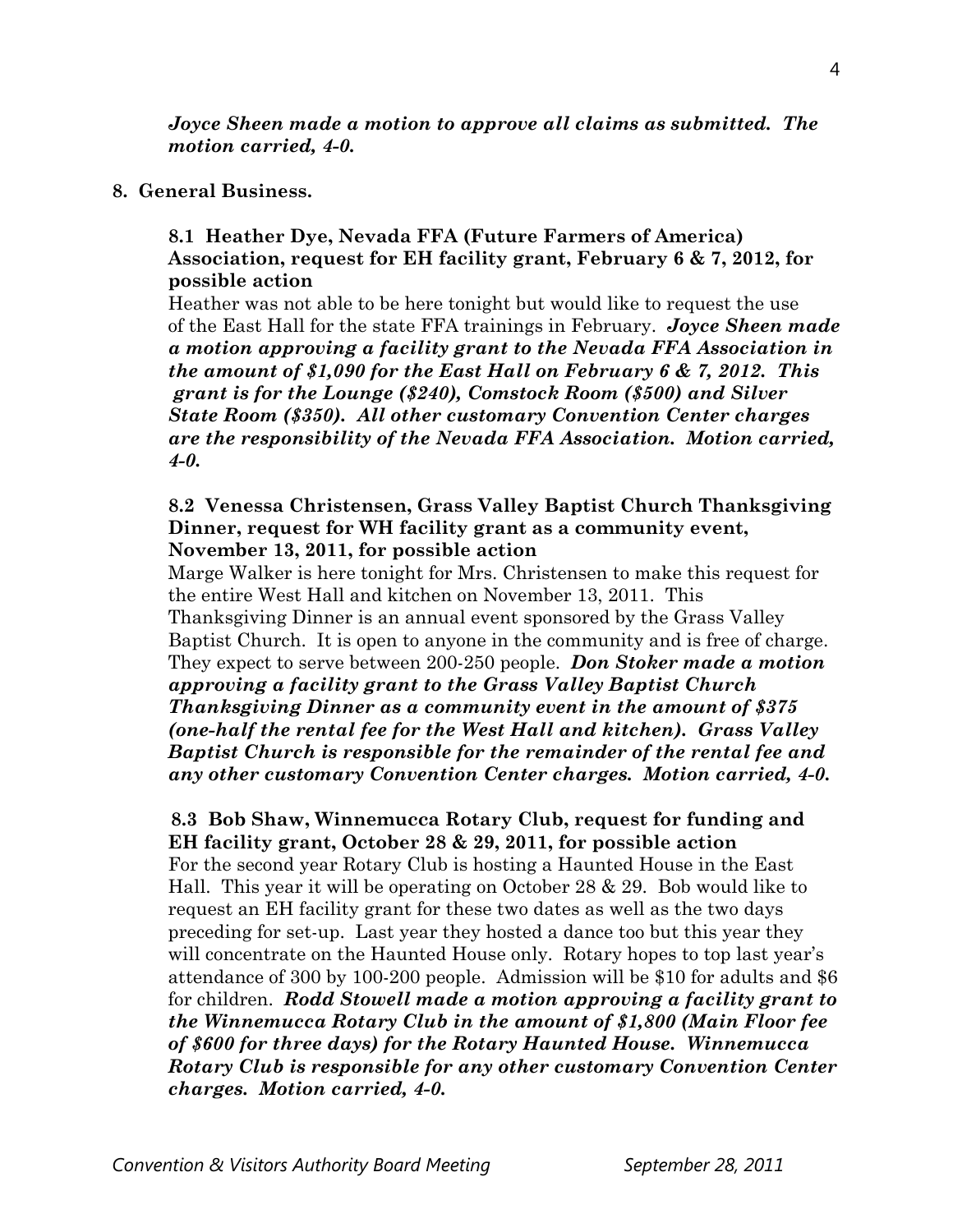# **8.4 Chad Peters, Lowry Basketball, request for funding, Lowry Invitational Basketball Tournament, Dec. 1-3, 2011, for possible action**

Now that he has returned as the Boys Head Basketball Coach at Lowry, Chad would like to bring back the prominence of the December tournament that he hosted in years past. When he began to plan this year's tournament the Event Center was not available on the weekend dates so it will be held at Winnemucca Junior High School and Lowry High School. At this time Chad has a commitment from 5 boys teams and 8 girls teams to participate. He is still trying to fill the remaining 3 slots with boys teams. Chad has been able to secure sponsorship funds from the Century Club as well as rooms and meal discounts from Lowell Chichester at Winners Inn. He would like to ask WCVA for funds to provide each participant and coach with a tournament tshirt. Other tournaments our teams attend provide these shirts and it's a nice memento that will have tournament sponsors on the front and each child's name on the back. Chad's original request was for \$3,000 but he has been able to find some nice shirts that he can purchase at a total cost of approximately \$2,000 so he is requesting that amount tonight. *Don Stoker made a motion approving a grant in the amount of \$2,000 for the Lowry Invitational Basketball Tournament, December 1-3, 2011. Motion carried, 4-0.* 

**8.5 Lisa Hilbish, Hilbish/Aberasturi Kickin' Cancer Celebration, request for WH facility grant, October 22, 2011, for possible action**  Lisa Hilbish and Raquel Aberasturi are here tonight to request the use of the West Hall to celebration the recent completion of their children's cancer treatments. Over the past couple of years these two young people have had to endure various treatments and have been deprived of many of the activities they enjoy. Their families would like to host an event to celebrate their return to health. *Rodd Stowell made a motion approving a West Hall facility grant to the Hilbish and Aberasturi families in the amount of \$600 for their Kickin' Cancer Celebration on October 22, 2011. They are responsible for any other customary Convention Center charges. Motion carried, 4-0.* Lisa and Raquel were reminded to check with the Health Department about any licenses they may be required to obtain.

## **8.6 Don Priest, USA Nevada Wrestling, possible request for funding, for possible action**

Don and his wife, Shannon, are here tonight to introduce themselves to this board as the new producers of the USA Nevada Wrestling Tournament that is held at the Event Center each March. This has been a good event for the community as approximately 500 wrestlers plus their families stay in town 2- 3 nights. In the past, WCVA has paid the facility fee and the charge to put the plastic floor down, \$3,100 total. Last March there was some confusion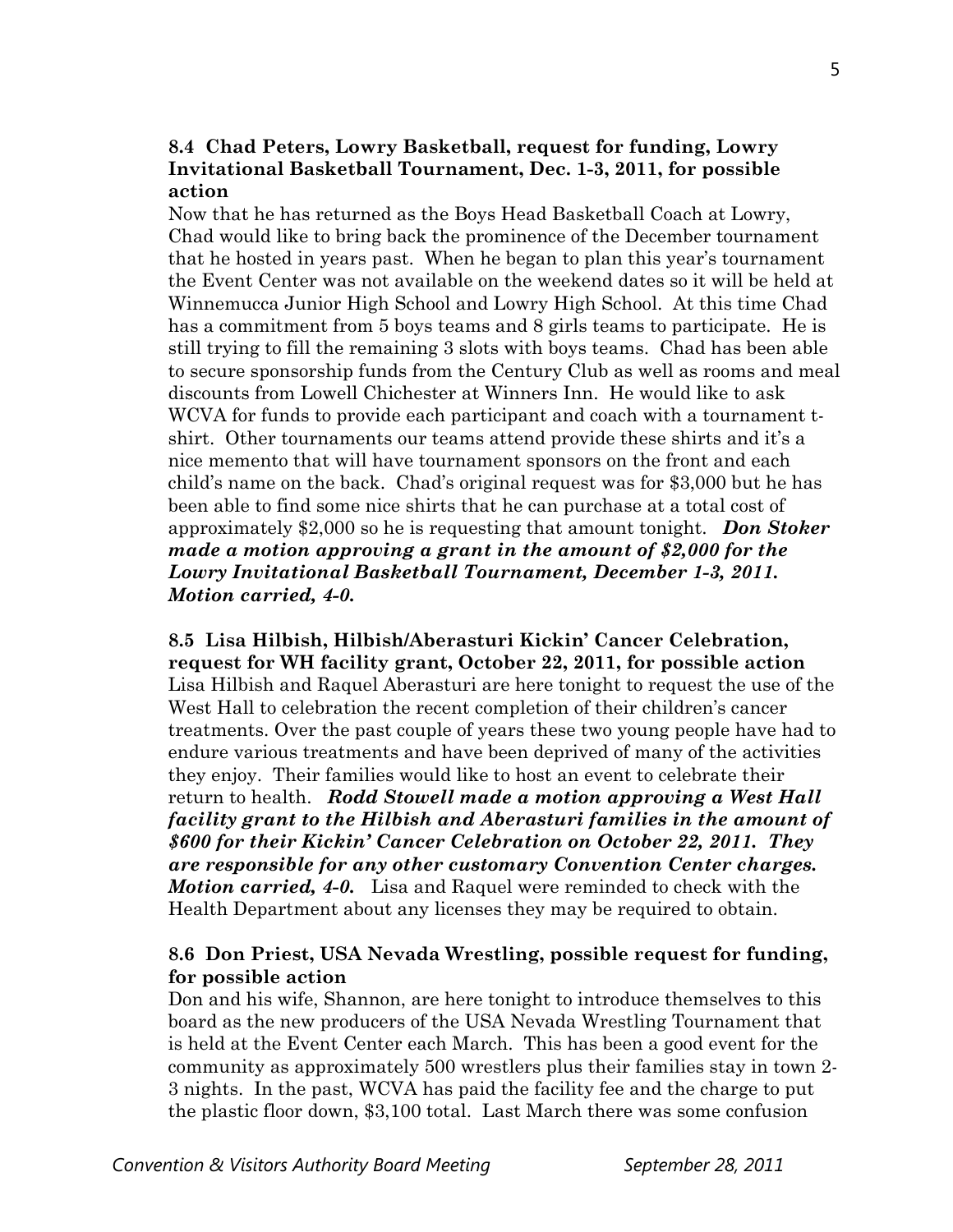with the RV fees. Before Karen was living at the camping facility the collection of fees was very sporadic. Now she keeps track of who pays and who does not and for the past couple of years we have had to deduct campground charges from USA Nevada Wrestling's deposit when people have not paid for their camp sites. Any vehicle plugged in anywhere on the facility is subject to the camping fee of \$20 per night. Dry camping is \$10 per night anywhere on the Winnemucca Events Complex. Camping fee requirements are included in the annual contract that is signed by USA Nevada Wrestling, but since Georgeann Ritter signed last year's contract the Priests were not aware that the camping fees needed to be paid. Kim explained to them that the campground is a county facility and that WCVA does not have the authority to waive or reduce these fees. He offered WEC staff to collect these fees during the event or their personnel can. After some discussion it was agreed that the USA Nevada Wrestling organization would collect camping fees and get with our staff to make sure that the fees collected match with our count of sites and nights used. *Don Stoker made a motion approving the request for WCVA to pay the WEC Event Center facility fees of \$3,100 (3 days @ \$800/day, floor installation fee of \$700) for the USA Nevada Wrestling Tournament on March 9-11, 2012. The USA Nevada Wrestling organization will be responsible for collection of all camping fees during their event and will coordinate with WEC staff to make sure that their calculations match with ours. Motion carried, 4-0.* 

# **8.7 Request for WEC facility fees-USA Nevada Wrestling Tournament, Nevada Underground Mine Rescue Competition, for possible action**

The USA Nevada Wrestling request was addressed in item 8.6. Next year's Underground Mine Rescue Competition is scheduled for March 14 & 15, 2012. WCVA has paid the Event Center fee for this event the past two years and Kim would like to make this request again. *Joyce Sheen made a motion approving the request for WCVA to pay the WEC Event Center facility fee of \$1,600 (2 days @ \$800) for the Nevada Underground Mine Rescue Competition to be held March 14 & 15, 2012. Motion carried, 4-0.* 

# **8.8 Belinda Bell, report on Superior Western Art & Gift Show, July 27-29, 2011**

Mrs. Bell reported that she and co-producer Kathy Turner were able to cover their expenses and come out with a small start-up amount for next year's show. They already have vendors signed up for next year and could even expand if there were more room available. They believe this event was a success and are looking forward to producing it again next summer. There were a few glitches but they will work to resolve these before next year. One issue that was brought to Mrs. Bell's attention by Director Petersen was that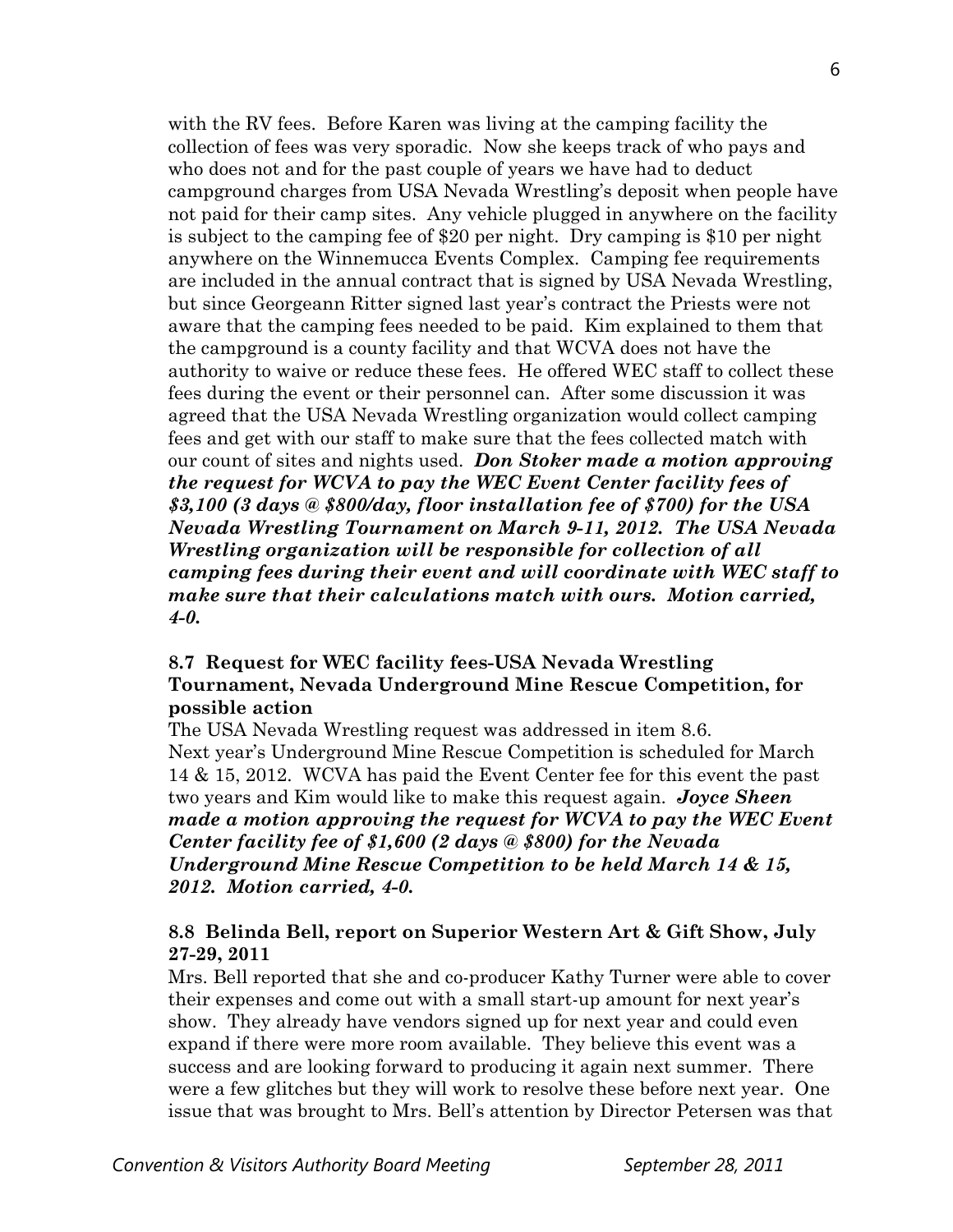even though the WCVA granted her and Mrs. Turner a facility grant for the use of the East Hall, they went to City Manager Steve West and had him sign the WCVA License Agreement on behalf of the City of Winnemucca. By handling it this way Mrs. Bell and Mrs. Turner were not required to provide proof of liability insurance. Kim does not believe that a city official is authorized to sign the contract for this type of event. The use of these facilities by local government entities is for official trainings and meetings only. They cannot sponsor an art and gift show. Next year this event will be required to provide their own liability insurance. Kim will discuss our building policies with city, county and local law enforcement officials to reiterate our policy on the use of the Convention Center by their personnel.

## **8.9 Beautification of Winnemucca Blvd/Melarkey corner, for possible action**

Don represented WCVA at a meeting with the city and county to listen to a presentation by Steve West on possible options for this intersection. The design he presented was drawn up several years ago by some architecture students but some of the items in it may be incorporated in a new plan. At that meeting, an architect out of Boise, Idaho was selected to begin the preliminary planning. The total cost of this part (Phase I) is \$5,240. The city and county are hopeful that WCVA will participate in funding this phase which would make the cost to each entity approximately \$1,747. The city and county have already approved their portions. *Joyce Sheen made a motion approving \$1,747 (WCVA's portion of the \$5,240 fee) for Phase I of the possible beautification of the Winnemucca Blvd./Melarkey corner project. Motion carried, 4-0.* 

## **8.10 Soldier Meadows Guest Ranch, request for waiver of room tax penalties, for possible action**

James Kudrna, Manager of Soldier Meadows Guest Ranch, called the Convention Center office on August  $1<sup>st</sup>$  to complain about the notice of penalties and interest now due that was sent to him. This notice was sent for non-payment of May 2011 room taxes. He said he did not receive his room tax reporting form and only collects mail from the Soldier Meadows address once each month. Shelly explained that even though he did not receive the form he is still responsible for payment of room taxes and that she did not have the authority to waive the penalties and interest. The form was mailed as usual so it was probably lost in the mail. This was not the answer he wanted and so was directed to call Bill Macdonald and discuss this with him. Bill told him to write a letter explaining the situation to the WCVA Board and ask to be placed on the meeting agenda so that the board could discuss this and make a decision. Mr. Kudrna's letter was received on August 26 (along with room taxes and reporting form for May 2011) and his request was placed on this month's agenda. The board's discussion centered around the fact that in the past they have not waived these penalties and interest for

7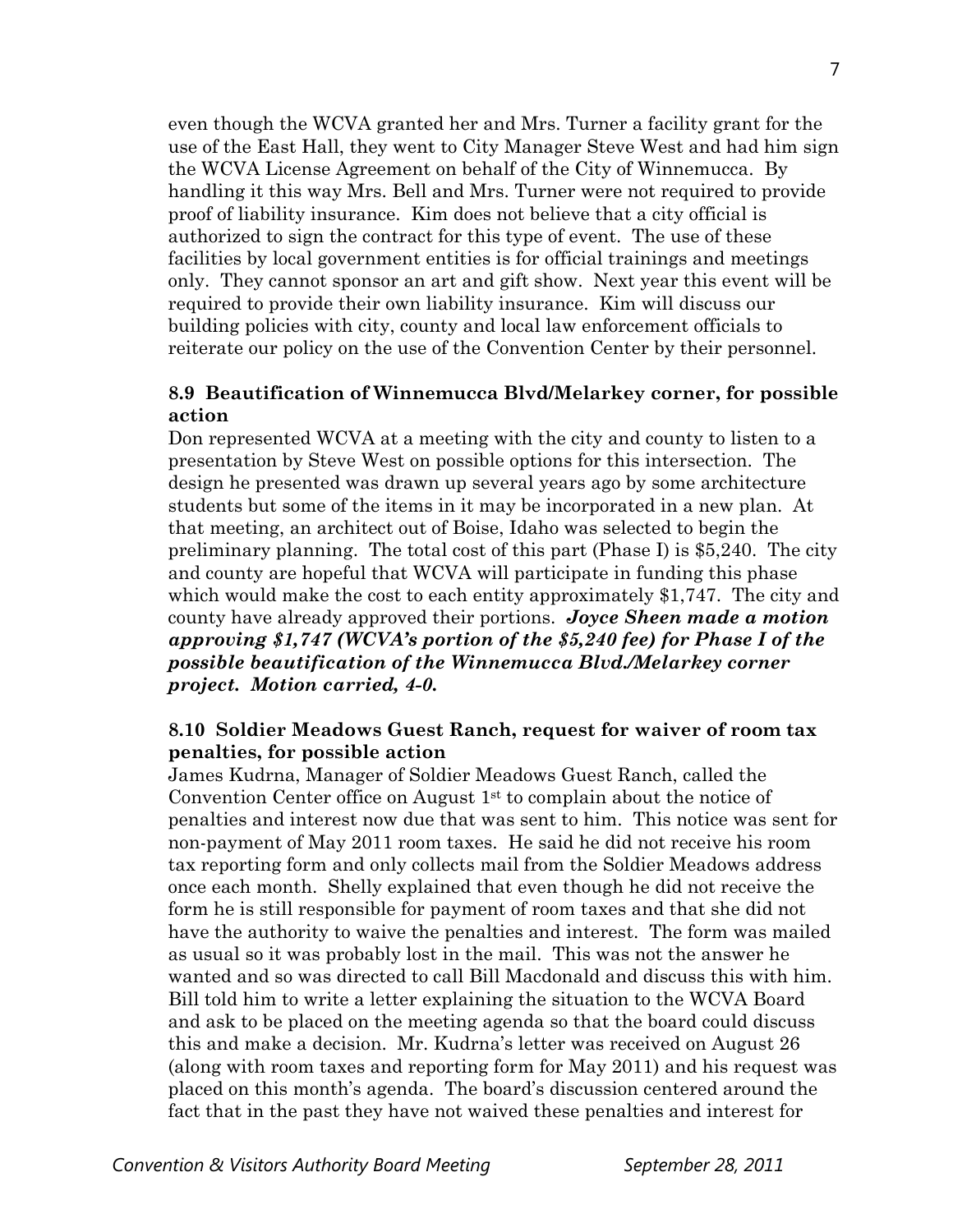other properties whose payments were received late and they (the WCVA Board) did not want to deviate from this policy. *Don Stoker made a motion denying James Kudrna's request for a waiver of the penalties and interest on the room taxes which were paid late for May 2011. Motion carried, 4-0.* A letter will be drafted and sent to Mr. Kudrna advising him of this board's decision and requesting prompt payment of these fees.

**8.11 WCVA 2012 Cooperative Funding requests, for possible action**  This item was put on the agenda by mistake. Cooperative Funding requests will be discussed at next month's meeting. No action taken.

## **8.12 Accommodation tax 9-month refund requests, for possible action**

**Crisman (\$616.01), Linton (\$492.90), McMurphy (\$446.61), Steenerson (\$1,091.20), McRae (\$494.20), York (\$383.40), Storm (\$522.60)** 

*Joyce Sheen made a motion to approve the accommodation tax 9-month refund requests for George Crisman (\$616.01), Jim Linton (\$492.20), Tim McMurphy (\$446.61), Randy Steenerson (\$1,091.20), Donald McRae (\$494.20), David York (\$383.40), Sandra Storm (\$552.60). Motion carried, 4-0.*

#### **9. Director's Report.**

#### **9.1 Financial reports on WCVA events**

These are included in the board packets.

# **9.2 City/County/Law Enforcement policy regarding use of facilities, for possible action**

As mentioned above, Kim would like to make sure that local government entities and law enforcement are using our facilities for official meetings and trainings only. They are not charged the usual rental fee and no proof of liability insurance is required. He will speak with these officials to make sure that everyone involved is familiar with this policy.

## **9.3 EH exterior oak replaced with stucco, for possible action**

Somewhere along the way there was a mix-up in communication with the painters regarding the EH exterior pillars. Kim thought this board was going to discuss this agenda item this month but when he came back from his vacation the pillars had been sanded and stained. They look really nice right now but when they get weathered again this board will have to decide if they want to make a change. No action taken.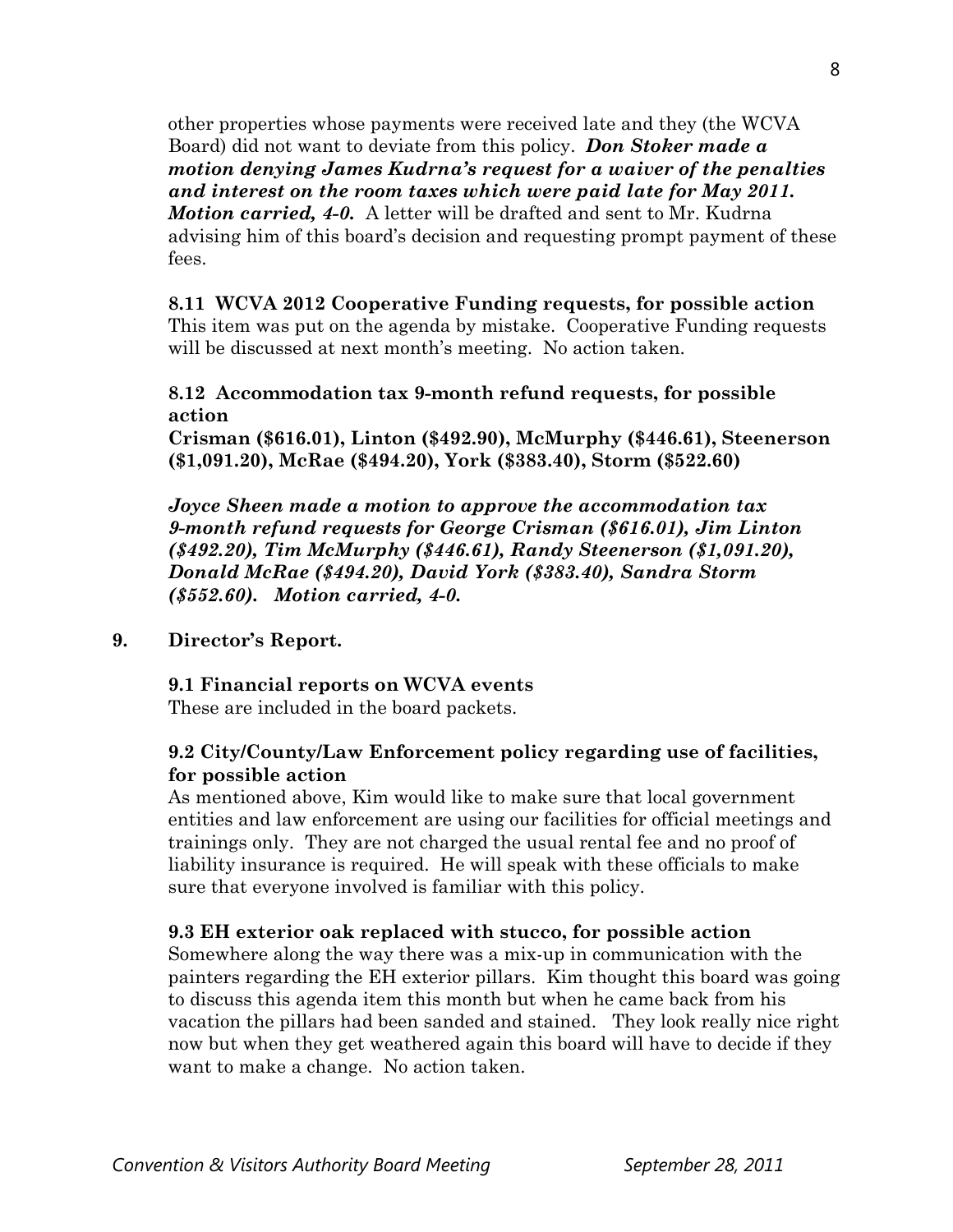# **9.4 Silver State International Rodeo first right of refusal, for possible action**

Kim has been in touch with Jaime Dellera of the SSIR Committee. They had a tough time with this year's event in July and would like WCVA to take it over. Kim does not feel that our staff can take on an event of this size along with their other duties and so it would require contracting with someone to coordinate everything. Jaime and Kathy Gonzalez want to be on the committee here responsible for making future event decisions. Kim's opinion was that if the WCVA was responsible financially for this event then we would need to make the final decisions. The Board was in agreement with this. Still, we would like to see the SSIR committee continue to produce this event and could offer some additional assistance. The Board authorized Kim to speak with Jaime again to see where they need additional help and what we can do to make the event more successful.

## **9.5 Funding request, covered stalls at WEC, for possible action**

During the Silver State International Rodeo, and other western events, the lack of covered stalls is an issue. As part of the next step to make the Winnemucca Events Complex competitive in attracting and keeping major western events, Kim is asking this board to consider funding the addition of a metal building that would accommodate 66-10' x 10' stalls. These stalls would be constructed inside the building with panels. The estimated cost of this is \$99,000. While the WCVA Board is not opposed to assisting with the funding of a project like this, they felt the county should also help with the funding since they will receive the revenue from the additional stall rentals. They directed Kim to get on the agenda at a future meeting of the County Commissioners and discuss this. After Kim has presented this request to the county, the WCVA will then consider the request again.

# **9.6 Proposal for structural engineer, WEC Covered Arena, for possible action**

Kim continues to be in contact with the engineers he spoke about at the last meeting. They are available to begin the process of determining compliance with building codes and structural changes that will need to be made so that the Covered Arena is insurable. Their fee is \$7,200. The Humboldt County Commissioners have agreed to pay half of this fee, \$3,600. *Joyce Sheen made a motion approving payment of \$3,600 as our half of the fee to contract with S3 Engineers to determine compliance of the WEC Covered Arena with building codes and determine any structural changes that will need to be made. Motion carried, 4-0.* 

## **10. Secretary and Counsel, Monthly report.**

# **10.1 Discussion of meeting procedures, for possible action**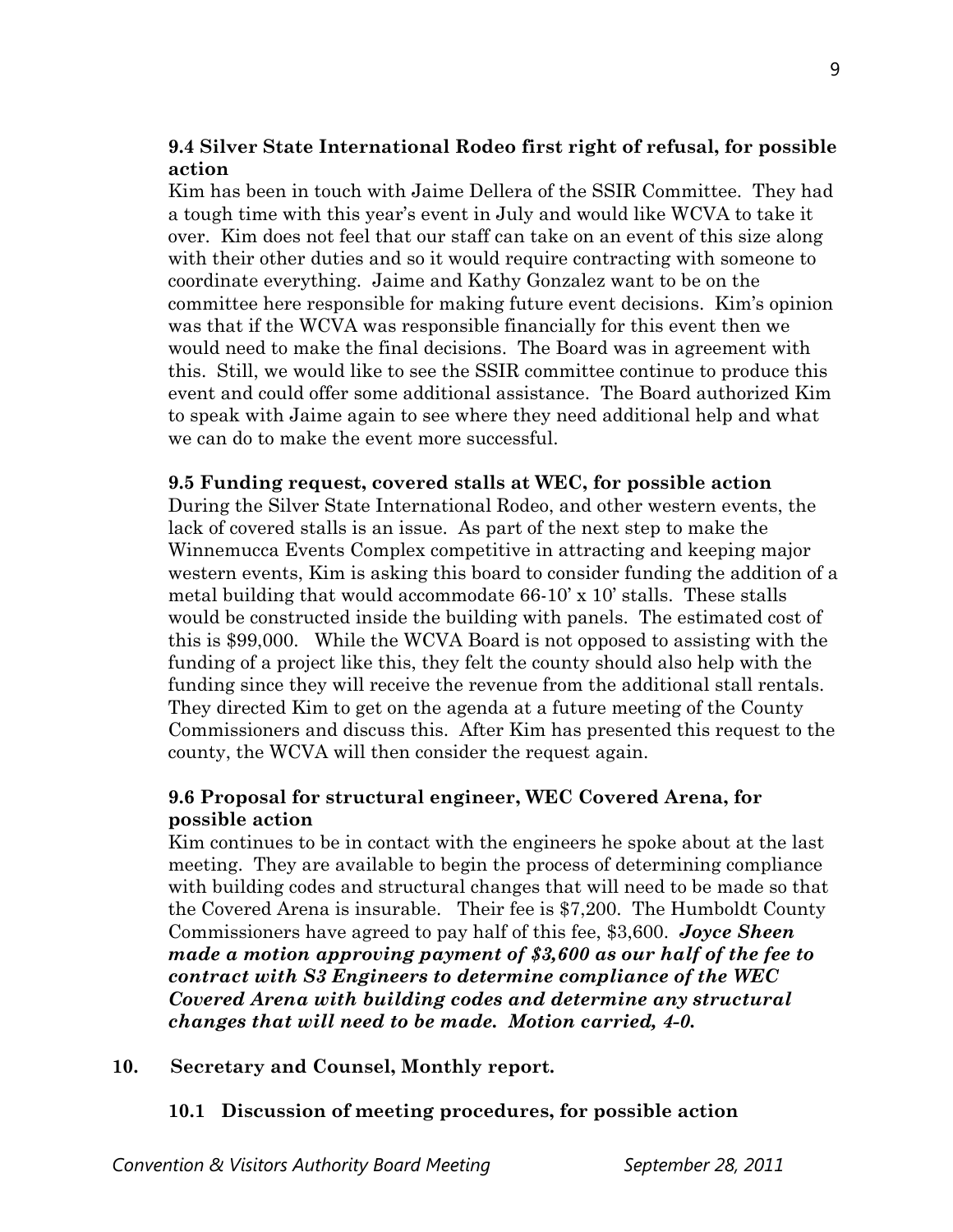No report.

# **10.2 East Hall roof bid award, for possible action**

Bill mailed bid packets to roofing contractors who had licenses with the city and county. One local contractor had an issue with the bond so will be have to withdraw his bid if this board goes ahead with awarding the project today. Kim opened the other two bids we received by the deadline of 2 pm today.

| They are:                                                                | <b>TPO</b> | <b>PVC</b>                                                                                                                                                                                                                                                                                                                                  |  |  |
|--------------------------------------------------------------------------|------------|---------------------------------------------------------------------------------------------------------------------------------------------------------------------------------------------------------------------------------------------------------------------------------------------------------------------------------------------|--|--|
| <b>ZF</b> Development                                                    | \$124,500  | \$129,500                                                                                                                                                                                                                                                                                                                                   |  |  |
| Porter Roofing                                                           | \$63,718   | \$79,458                                                                                                                                                                                                                                                                                                                                    |  |  |
|                                                                          |            |                                                                                                                                                                                                                                                                                                                                             |  |  |
| \$5,000 to rent a crane and remove some equipment on the East Hall roof. |            |                                                                                                                                                                                                                                                                                                                                             |  |  |
|                                                                          |            |                                                                                                                                                                                                                                                                                                                                             |  |  |
|                                                                          |            |                                                                                                                                                                                                                                                                                                                                             |  |  |
|                                                                          |            | In addition to the bid amount, WCVA will have to expend approximately<br>Don Stoker made a motion to accept the East Hall roof bid from<br>Porter Roofing for the TPO roof in the amount of \$63,718 pending<br>review of bid documents by Bill and Kim to make sure this bid<br>complies with the bid specifications. Motion carried, 4-0. |  |  |

 **10.3 Parking lot maintenance discussion, for possible action**  Bill asked about staff availability to keep the recently acquired parking lot free of debris and weeds. Our maintenance personnel are not always available to do this chore so Kim will check into hiring someone else to do it.

# **10.4 East Hall carpet and painting update, for possible action** No report.

**10.5 Report on delinquencies and possible action on liens, for possible action**  No report.

# **11. Board Administrator.**

**11.1 August Financial Reports**  No report.

# **12. Other Business.**

## **12.1 Parking lot lights**

Don spoke with someone at the local NV Energy office. There is some paperwork that needs to be filled out in order to get the lights working again. He will bring the paperwork in to the office so we can get going on this. It should cost approximately \$16-20 per month for each light.

# **12.2 Humboldt Museum**

Belinda Bell informed the board that Pansilee has retired from the museum and a new director has been hired. Our concern about the museum being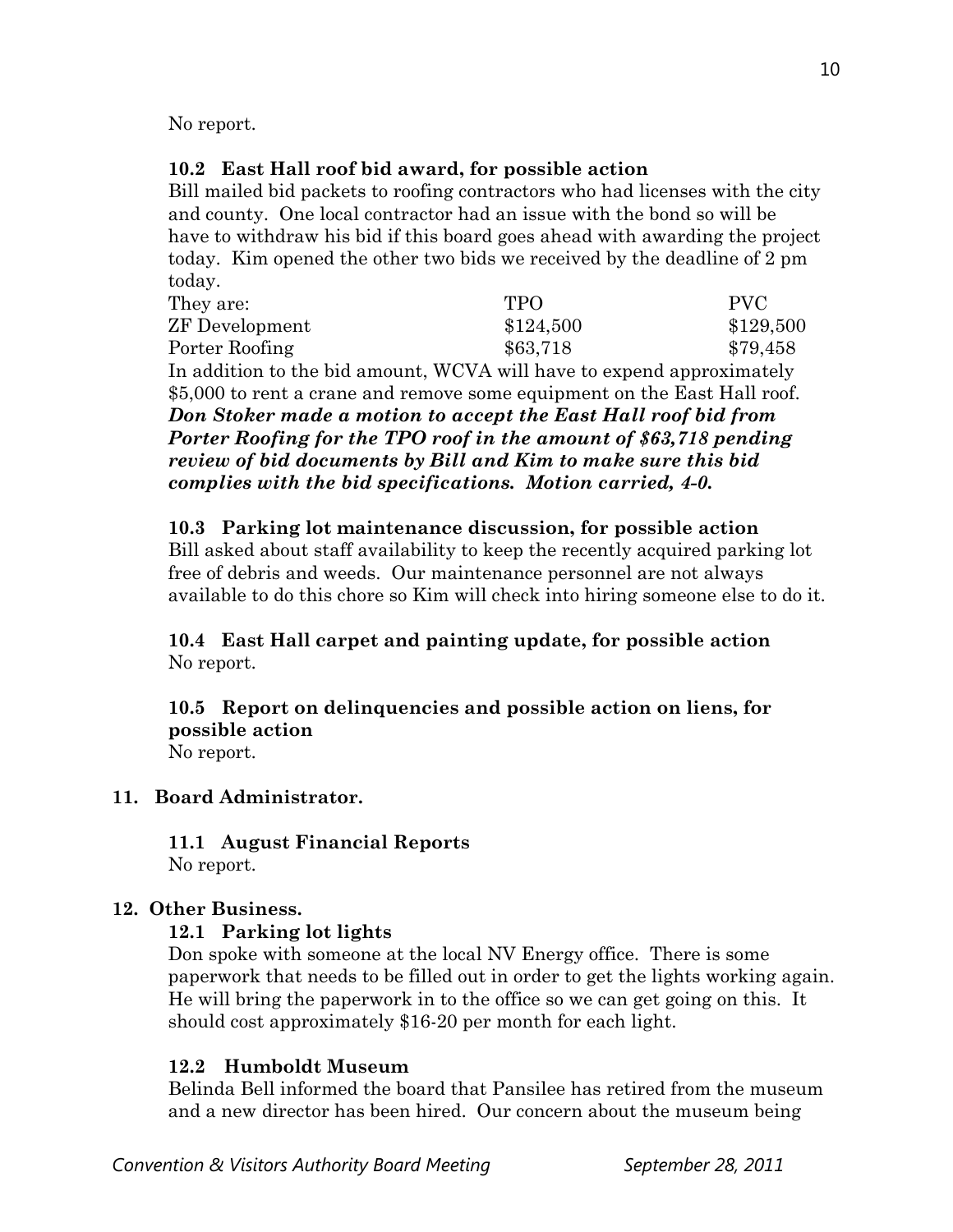open during their posted business hours was also a concern of many other people. This will be addressed by the new director as well as rotating and updating the exhibits. Belinda will be coordinating their special events and will also be in charge of their thrift store. People involved with the museum are very interested in the possibility of moving the Buckaroo Hall of Fame over to their location, either in an existing building or working with the WCVA to construct a new building that would really show off the exhibit.

# **13. Regular Business. Next Meeting. The Board confirmed the next regular meeting date of Wednesday, October 19, 2011, 4:00 pm.**

# **14. Adjourn.** *Joyce Sheen made a motion to adjourn this meeting. Motion carried, 4-0.*

The meeting was adjourned at 7:00 pm to the next regular meeting, or to the earlier call of the Chairman or to the call of any three (3) members of the Board on three (3) working days notice.

Respectfully submitted,

Shelly Noble

APPROVED ON  $, 2011$ 

As written

As corrected Winnemucca Convention & Visitors Authority Board

**Convention & Visitors Authority Board Meeting The September 28, 2011**